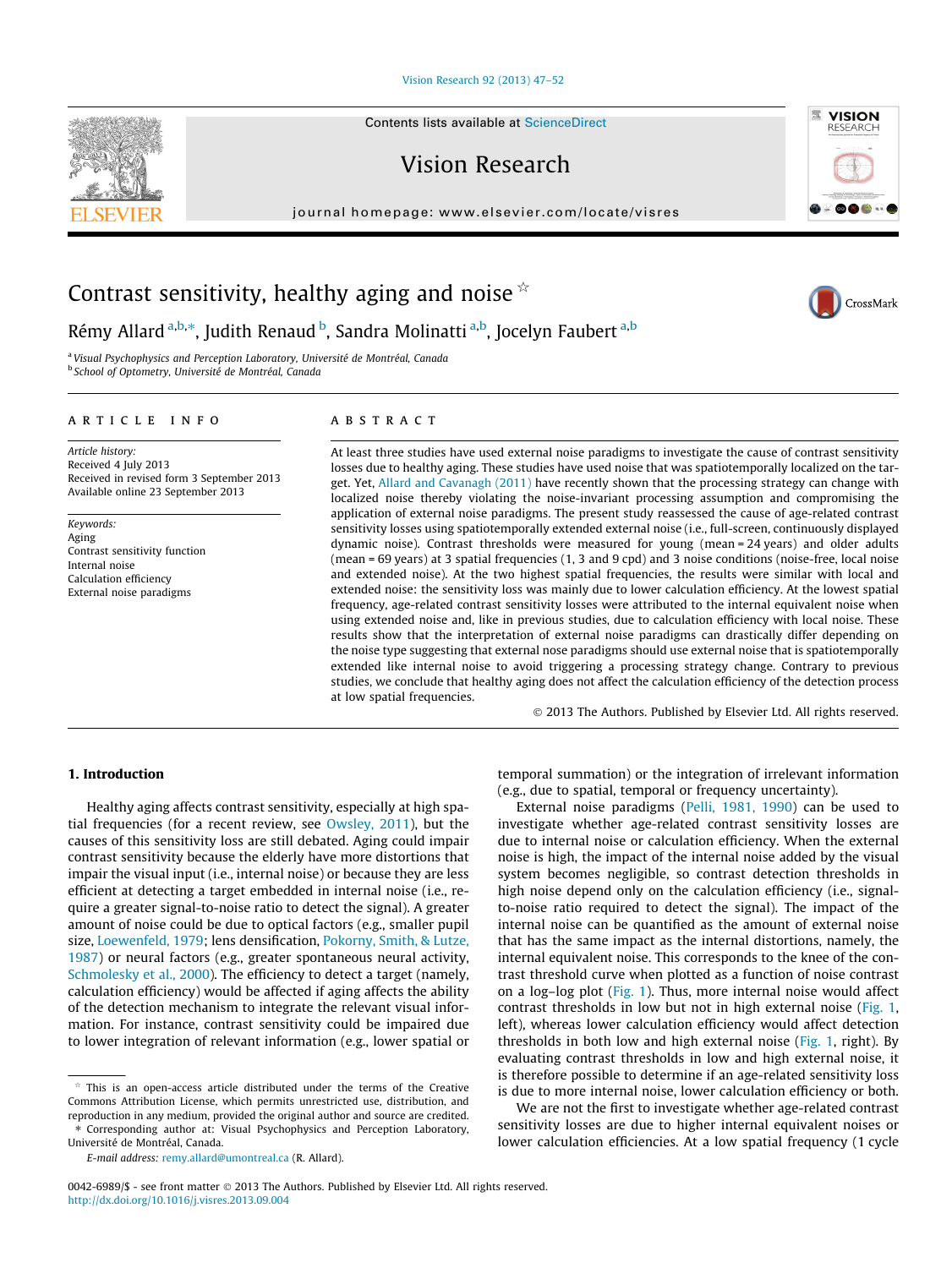<span id="page-1-0"></span>

Noise contrast

Fig. 1. Hypothetical contrast thresholds as a function of external noise contrast for young (black) and older (white) subjects. When external noise is lower than internal equivalent noise, it is negligible and performance is unaffected by its variation (flat portion of the curve). When external noise is higher than internal equivalent noise, it affects contrast thresholds (rising asymptote). If aging affects internal noise, then it would impair contrast threshold only when it is limited by internal noise (i.e., when external noise is low), but not when external noise dominates (left graph). If aging affects calculation efficiency (i.e., detection mechanisms of elderly requires greater signalto-noise ratio), then it would impair contrast thresholds whether it is limited by internal or external noise (right graph).

per degree, cpd), many studies ([Bennett, Sekuler, & Ozin, 1999;](#page-5-0) [Pardhan, 2004; Speranza, Moraglia, & Schneider, 2001](#page-5-0)) found that older observers had lower calculation efficiencies but similar internal equivalent noise, suggesting that aging affects the efficiency of the detection mechanism extracting the signal from noise. At high spatial frequencies (6–10 cpd), different studies found different results. [Pardhan \(2004\)](#page-5-0) found a significant age-related change in internal equivalent noise and no significant change in calculation efficiency, whereas [Bennett, Sekuler, and Ozin \(1999\)](#page-5-0) and [Pardhan](#page-5-0) [et al. \(1996\)](#page-5-0) found the opposite pattern of results: a significant change in calculation efficiency and no significant change in internal equivalent noise.

An underlying assumption of external noise paradigms is that the signal is detected by the same mechanism whether thresholds are limited by internal or external noise, that is, in low and high external noise, respectively. If this assumption is valid, it is possible to measure the calculation efficiency of the detection mechanisms by adding external noise, which nulls the impact of internal noise. Previous studies have implicitly made this noise-invariant processing assumption, but [Allard and Cavanagh \(2011\)](#page-5-0) have recently shown that it can be violated. Under some conditions, adding external noise can change a detection task to a discrimination or recognition task. The mechanisms detecting the signal in low noise (i.e., when internal noise dominates) can be different from the one "detecting" the signal in high noise. This processing strategy shift could be caused by the fact that when external noise dominates internal noise (i.e., high noise), the observer always detects something (i.e., the noise) whether the target is present or not. As a result, the observer would need to discriminate both stimuli (signal + noise vs. noise) by using a discrimination or recognition strategy (e.g., which of the two stimuli is shaped like the target?) rather than a simple detection strategy (e.g., was something presented or not?). [Allard and Cavanagh \(2011\)](#page-5-0) observed this processing strategy shift when external noise was spatiotemporally localized to the target (i.e., appear simultaneously with the target and at the target location), but not when the external noise was spatiotemporally extended (i.e., continuously present over the entire screen). This can be explained by the fact that, with high local noise, the observer always detects something distinct from the background whether the signal was present or not (Fig. 2, middle column). However, with extended noise the task would consist in determining if a pattern can be distinguished from the noisy background (Fig. 2, right column). This would be highly similar to detecting a target embedded in internal noise (Fig. 2, left column),



Fig. 2. Energy level when a target is present (black) or absent (gray) as a function of a given dimension (e.g., space or time) for three noise conditions: no noise (left), local noise (middle) and extended noise (right). The top row represents the energy level of the external stimulus, the middle row represents internal noise added by the visual system and the bottom row represents the effective stimulus (i.e., the external stimulus summed with internal noise). The effective stimulus of the no and extended noise conditions have similar profiles, which is different from the one with the local noise that shows an important energy variation even in the absence of a signal. This could explain why different processing strategies underlie detection in local noise. The dotted line represents the zero energy level.

which should be continuously present across time and space. Thus, whether internal or extended external noise dominates, the detection task would consist in determining if a pattern can be distinguished from the noisy background.

The studies that investigated whether age-related contrast sensitivity losses are due to more internal noise or lower calculation efficiencies ([Bennett, Sekuler, & Ozin, 1999; Pardhan, 2004; Pard](#page-5-0)[han et al., 1996; Speranza, Moraglia, & Schneider, 2001](#page-5-0)) have used local, static external noise. Thus, it is possible that in high external noise conditions they were not evaluating the calculation efficiency of the detection mechanism per se (i.e., detecting a signal embedded in a noisy background) as they assumed they were, but were rather measuring the efficiency of a higher-level discrimination or recognition process. The objective of the current study was to reassess whether the age-related contrast sensitivity losses at low, medium and high spatial frequencies are due to higher internal equivalent noise or lower calculation efficiency by using extended dynamic noise to avoid triggering a processing strategy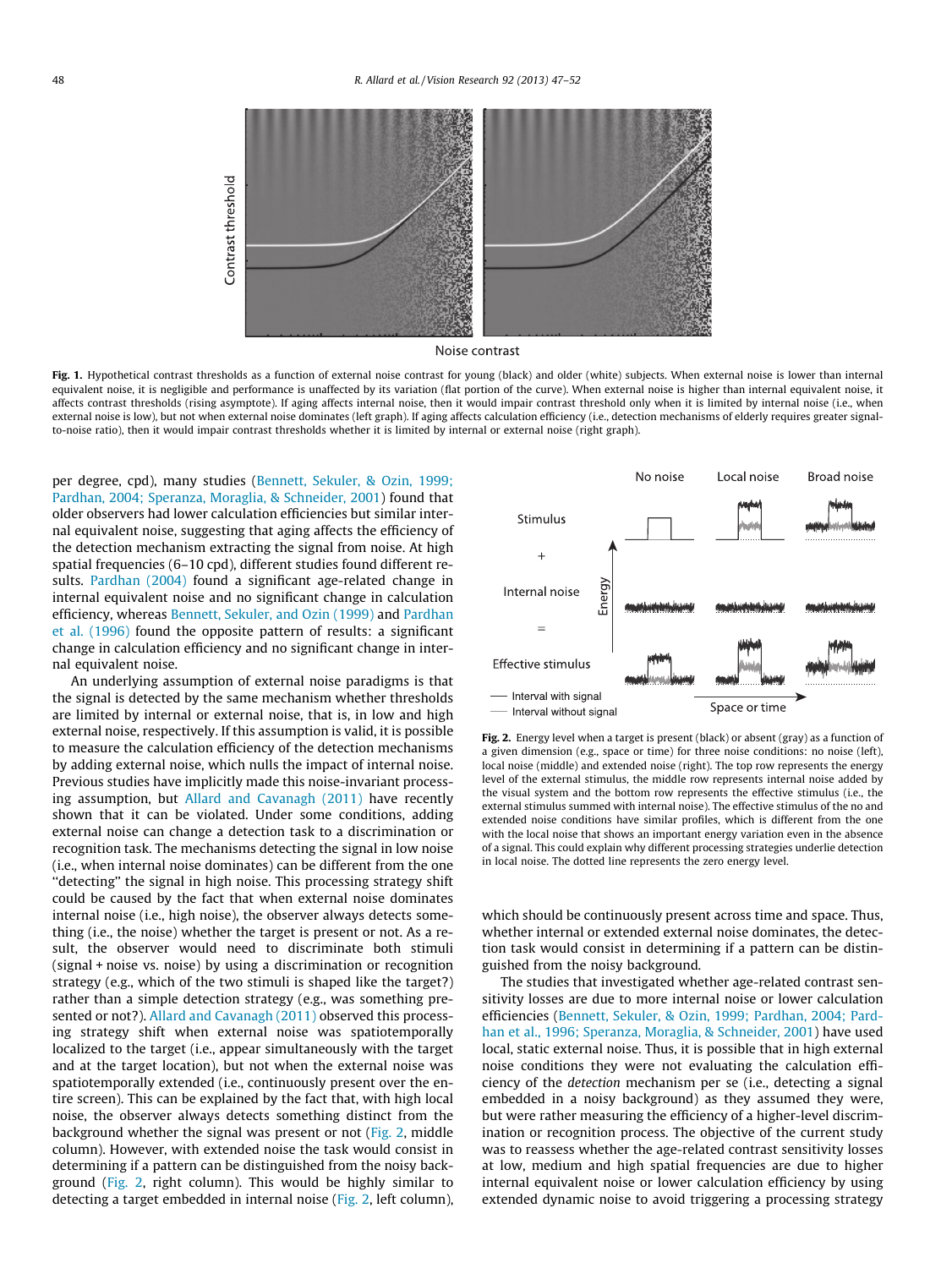shift. For comparative reasons with previous studies, we also measured the contrast thresholds in local, static noise.

# 2. Method

### 2.1. Participants

Twenty individuals aged between 20 and 29 years of age (mean age  $24.3 \pm 2.2$  years) and twenty older adults aged between 65 and 76 years old (mean age 69.1  $\pm$  3.5 years) participated in the study. Participants were required to have a good ocular health to be included and any subject with ocular anomalies like strabismus, amblyopia, cataract, age-related macular degeneration, glaucoma, cerebral vascular accident history or visual field dysfunctions was excluded. Best corrected monocular and binocular visual acuity were measured at distance (6 m) and at the testing distance of 2 m. All participants had a best corrected monocular and binocular visual acuity of at least 6/6 at both 2 and 6 m. All older participants had a complete visual examination done by an optometrist at the School of Optometry of Université de Montréal within the year before the experiment. The Mini-Mental State Examination (MMSE) ([Folstein, Folstein, & McHugh, 1975\)](#page-5-0) was administered to older participants prior to psychophysical evaluation. All had a score of 27/30 or higher on the MMSE, which does not suggest any obvious cognitive impairment. Informed consent was given by each participant upon evaluation. All were naïve to the purpose of the experiment and were not psychophysically experienced.

#### 2.2. Apparatus

The stimuli were presented on a 19-in. CRT monitor with a mean luminance of  $42 \text{ cd/m}^2$  and a refresh rate set to 60 Hz. The Noisy-Bit method ([Allard & Faubert, 2008\)](#page-5-0) implemented with the error of the green color gun inversely correlated with the error of the two other color guns made the 8-bit display perceptually equivalent to an analog display having a continuous luminance resolution. The monitor was the only source of light in the room. A Minolta CS100 photometer interfaced with a custom program calibrated the output intensity of each gun. At the testing distance of 2 m, there were 70 pixels per degree of visual angle.

#### 2.3. Stimuli

Observers were asked to discriminate the orientation (horizontal or vertical) of sine wave gratings ( $Fig. 3$ ). The spatial frequency of the gratings was 1, 3 or 9 cpd. The phase and orientation of the grating were randomized on each trial. The spatial window was circular with a diameter of 4 deg and soft edges following a half cosine of 1 deg. The presentation time was 500 ms plus an onset and offset half cosine ramp of 125 ms.

Noise was binary and elements were  $2 \times 2$  pixels (i.e.,  $0.028 \times 0.028$  deg) wide. The noise rms contrasts were set to 70%, 70% and 50% for the spatial frequencies of 1, 3 and 9 cpd, respectively. Different noise contrasts were used for the different spatial frequencies so that noise contrast was high enough to substantially affect contrast thresholds at the lowest spatial frequency and enable the contrast threshold measurement at the highest spatial frequency without exceeding the 100% contrast range. For the static, local noise condition, the spatiotemporal window of the noise was the same as the one of the signal. For the dynamic, extended noise condition, the noise was resampled at 15 Hz and was presented over the entire screen and visible at all times. A feedback sound indicated the correctness of the answer.



Fig. 3. Examples of vertically oriented stimuli for all 9 conditions. The spatial frequency of the gratings was 1 (left), 3 (center) or 9 (right) cpd. The noise was either absent (top), static and spatiotemporally localized (middle) or dynamic and spatiotemporally extended (bottom).

#### 2.4. Procedure

The current study aimed at characterizing the effect of aging on the detection process. For practical reasons, however, we used a coarse orientation discrimination task (horizontal vs. vertical) instead of detection task, which we consider equivalent given that coarse discriminations are based on a single internal detection event ([Pelli, Palomares, & Majaj, 2004](#page-5-0)) and coarse discrimination thresholds are just as accurate as detection thresholds ([Thomas &](#page-5-0) [Gille, 1979](#page-5-0)). The advantage of a discrimination task is that it is faster than a two-interval forced-choice and it does not require observers to divide their attention among spatial locations as with spatial forced-choices, which is particularly affected with aging ([Sara & Faubert, 2000\)](#page-5-0).

Observers verbally indicated each answer to an experimenter that inputted it by pressing one of two keyboard keys. The combination of three spatial frequencies (1, 3 and 9 cpd) and three noise conditions (no noise, static-local noise and dynamic-broad noise) resulted in 9 blocks. Each block lasted for 60 trials and a 2 down-1-up staircase procedure [\(Levitt, 1971](#page-5-0)) was used to control the contrast of the grating.

The first session was separated into two parts. First, observers read and signed a consent form and their acuities were measured. The MMSE was conducted for the older observers. Afterwards, we proceeded to the psychophysical experimentation. Observers had 18 practice trials at suprathreshold contrasts (two by condition). Then the 9 blocks were tested in a random order, which lasted for about 30 min. To increase the measurement precision, each observer performed a second session a few days later in which the 9 block conditions were tested twice in a pseudo-random order. Observers took a break after the first 9 blocks. The contrast threshold for each of the 9 conditions was estimated as the geometric mean of the last 6 inversions of the 3 corresponding blocks (averaging across 18 inversions).

# 2.5. Data fitting

The measurements of contrast threshold in absence and presence of external noise enables the calculation of the internal equivalent noise and calculation efficiency [\(Pelli & Farell, 1999\)](#page-5-0). Contrast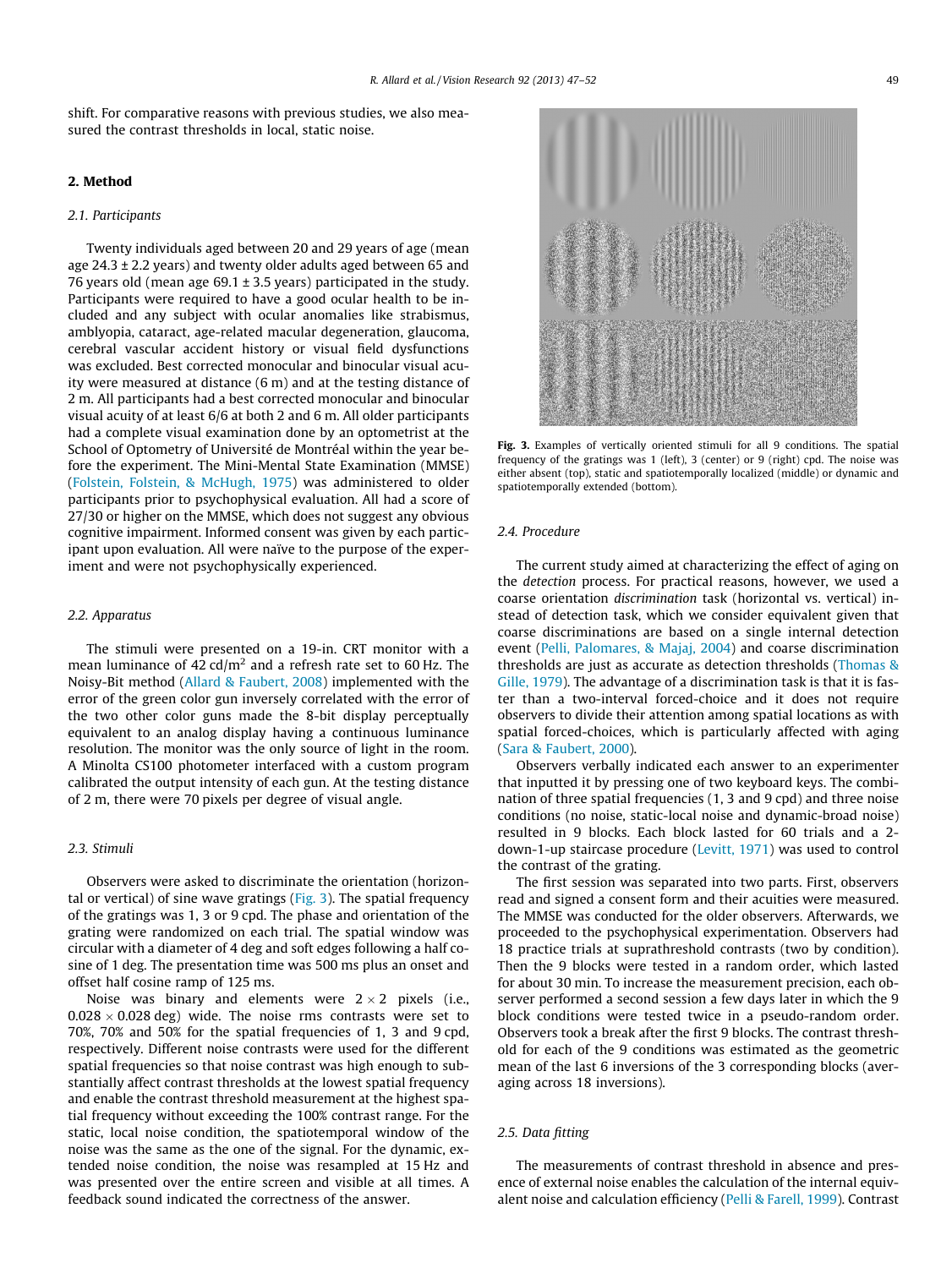<span id="page-3-0"></span>threshold (c) as a function of external noise contrast ( $\sigma_{ext}$ ) is usually modeled by an equation mathematically equivalent to:

$$
c(\sigma_{\text{ext}}) = \sqrt{\frac{\sigma_{\text{ext}}^2 + \sigma_{\text{int}}^2}{k}},
$$
\n(1)

where  $\sigma_{\text{int}}$  represents the internal equivalent noise in noise contrast units (knee point on the log–log plot as in [Fig. 1\)](#page-1-0) and  $k$  is proportional to the calculation efficiency. This function was used to estimate the two parameters using two threshold measurements (with and without noise) for each observer, each spatial frequency and with local or extended noise. Thus, this procedure provided, for each spatial frequency, an evaluation of the contrast sensitivity (based on the thresholds in absence of noise), an evaluation of the internal equivalent noises and calculation efficiencies using local, static noise (based on both thresholds in absence of noise and in local, static noise), and an evaluation of the internal equivalent noises and calculation efficiencies using extended, dynamic noise (based on both thresholds in absence of noise and in extended, dynamic noise).

# 3. Results

Fig. 4 shows the contrast sensitivity functions observed for the two age groups. Contrast sensitivity corresponded to the inverse of the contrast threshold obtained in absence of noise  $(c(0))$ , that is, when contrast threshold was limited by internal noise. The sensitivity of older observers was lower by a factor of 1.33, 1.29 and 1.68 at the low, medium and high spatial frequency, respectively ([Fig. 1](#page-1-0)) and each of these effects was significant  $(t(38) = 5.22$ , 2.63 and 3.03,  $p < .001$ , .05 and .01, respectively). The fact that the sensitivity loss was more pronounced at the high spatial frequency is consistent with previous findings [\(Owsley, 2011\)](#page-5-0), although this effect was not found to be significant as no frequency  $\times$  age  $\,$  interaction  $\,$  was  $\,$  observed  $\,$  (F(1.28,48.7) = 2.46,  $\,$  $p = .116$ ).

[Fig. 5](#page-4-0) shows the calculation efficiencies measured using local, static (left) and extended, dynamic (right) noise as a function of the spatial frequency. Calculation efficiencies were calculated using Eq. (1) so they theoretically depended on the thresholds obtained in both absence and presence of noise, but since the calculation efficiency mainly depends only on thresholds in high noise, the patterns of results of contrast thresholds in high noise (not shown) and calculation efficiencies [\(Fig. 5\)](#page-4-0) as a function of spatial frequency are nearly identical. With local, static noise, a significant calculation efficiency effect was observed at each spatial frequency  $(t(38) = -3.15, -3.45$  and  $-3.20, p < .01, .01$  and  $.01$ , respectively) and this effect was relatively uniform across spatial frequencies



Fig. 4. Contrast sensitivity functions for the two age groups. Error bars represent the standard errors of the mean.

as no frequency  $\times$  age interaction was observed  $(F(1.27, 48.2) = 1.59, p = .22)$ . Conversely, a significant frequency  $\times$  age interaction was observed with dynamic, extended noise ( $F(1.59, 60.4) = 4.23$ ,  $p < .05$ ). Specifically, an age-related effect was observed at the medium and high spatial frequencies  $(t(38) = -2.04$  and  $-2.46$ ,  $p < .05$  and .05, respectively) and no significant effect was observed at the low spatial frequency  $(t(38) = 0.42, p = .67)$  ([Fig. 7](#page-4-0)).

[Fig. 6](#page-4-0) represents the measured internal equivalent noise with local, static (left) and extended, dynamic (right) noise as a function of the spatial frequency. Again, the interpretations differed depending on whether local, static noise or extended, dynamic noise was used. With local, static noise, internal equivalent noise was not significantly affected at any spatial frequency  $(t(38) = 1.53, 0.37$  and 1.36,  $p = .13, .71$  and .18 for the low, medium and high spatial frequencies, respectively), and no simple main effect was observed  $(F(1,38) = 1.76, p = .19)$ . With dynamic, extended noise, a significant effect was observed at the low spatial frequency  $(t(38) = 3.59, p < .01)$ , but not at medium  $(t(38) = 1.02, p = .32)$  and high  $(t(38) = 1.63, p = .11)$  spatial frequencies [\(Fig. 7](#page-4-0)). Nonetheless, although a significant effect was observed only in one condition, no frequency  $\times$  age interaction was observed ( $F(2,76)$  = 1.33, p = .27) and simple main effect of age  $(F(1,38) = 5.76, p < .05)$  was observed so we cannot exclude the hypothesis that internal equivalent noise was affected uniformly across all spatial frequencies.

Interestingly, opposite patterns of results were observed at the low spatial frequency between the two noise types [\(Figs. 6 and 7\)](#page-4-0). With local, static noise, aging significantly affected the calculation efficiency, but not the internal equivalent noise. With extended, dynamic noise, aging significantly affected the internal equivalent noise, but not the calculation efficiency. These opposite patterns of results suggest that age-related effects on internal equivalent noise and calculation efficiencies varied depending on the noise type, which was statistically confirmed by a two-way ANOVA showing an age  $\times$  noise-type interaction  $(F(1,38) = 9.88, p < .01)$ . Conversely, no interaction was observed at the medium and high spatial frequencies  $(F(1, 38) = 0.67$  and 0.35,  $p = .42$  and .56, respectively). Anyhow, the important finding was that the age-related effect depended on the noise type in at least one condition (low spatial frequency), which implies that the two noise types are not always equivalent.

# 4. Discussion

The goal of the current study was to evaluate whether age-related contrast sensitivity losses are due to increased internal noise or lower calculation efficiencies. If we were to apply the external noise paradigm using local, static noise and assumed the same processing strategy operates in absence and presence of static, local noise, then the age-related contrast sensitivity loss would be primarily attributed to a lower calculation efficiency at all spatial frequencies. However, such external noise was found to affect the processing strategy [\(Allard & Cavanagh, 2011](#page-5-0)). Using extended, dynamic noise, which has not been found to affect the processing strategy [\(Allard & Cavanagh, 2011](#page-5-0)), age-related contrast sensitivity losses would be attributed to higher internal equivalent noise at the low spatial frequency and a lower calculation efficiency at medium and high spatial frequencies (probably combined with higher internal equivalent noise).

#### 4.1. Calculation efficiency

The results using extended, dynamic noise at the low spatial frequency are inconsistent with the results using local, static noise observed here and elsewhere [\(Bennett, Sekuler, & Ozin, 1999;](#page-5-0)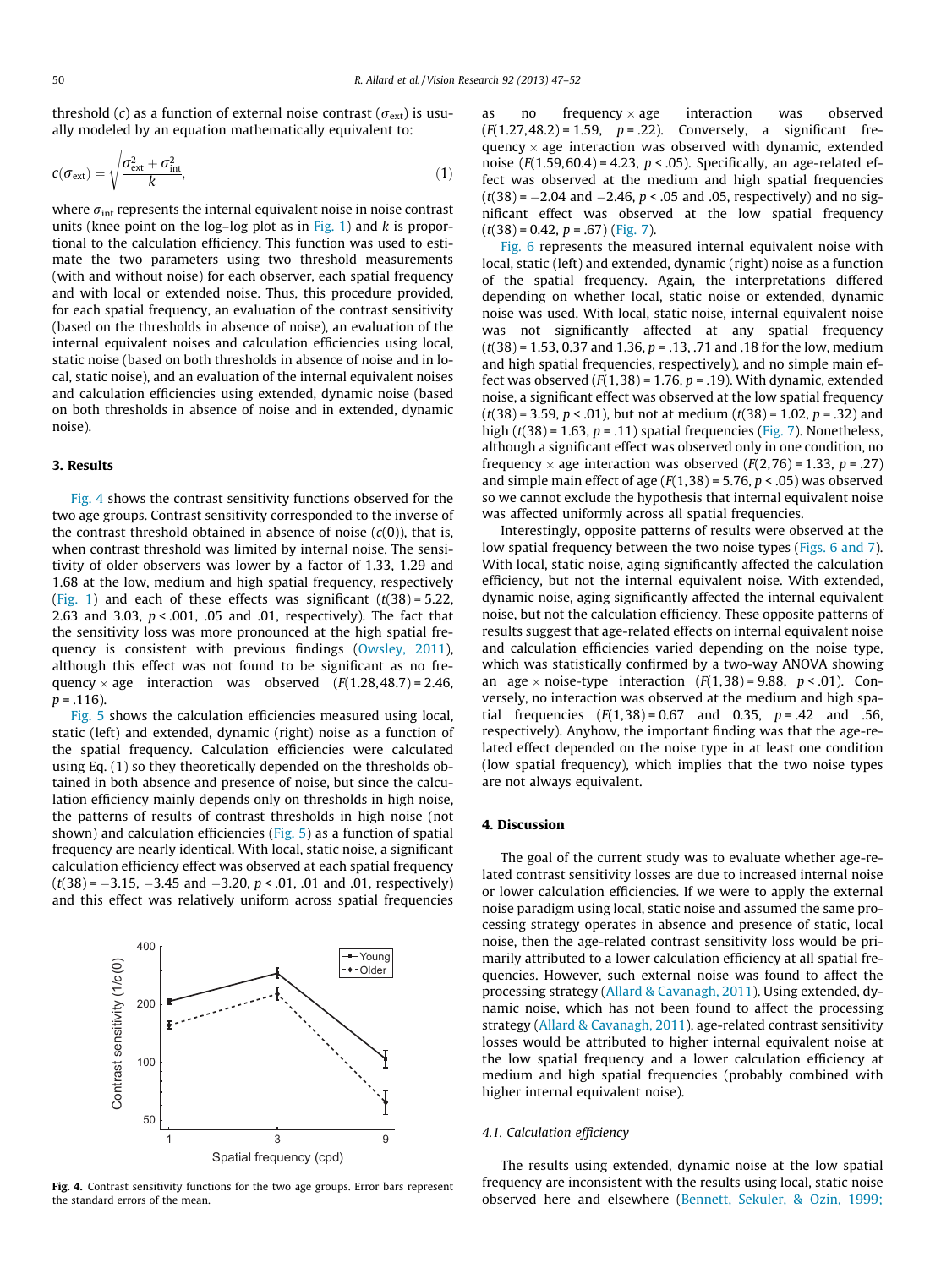<span id="page-4-0"></span>

Fig. 5. Calculation efficiency as a function of the spatial frequency when using local, static noise (left) and extended, dynamic noise (right). Note that to represent the calculation efficiency, it was necessary to calculate the ideal efficiency (k<sub>ideal</sub>), which depends on the threshold criterion (70.7%), the fact that it was a 2-alternative forcedchoice, the spatiotemporal window of the signal and the phase uncertainty. Detail of this calculation can be found elsewhere (e.g., [Bennett, Sekuler, & Ozin, 1999\)](#page-5-0). Error bars represent the standard errors of the mean.



Fig. 6. Internal equivalent noise as a function of the spatial frequency when using local, static noise (left) and extended, dynamic noise (right). Consistent with previous studies, the internal equivalent noise is represented in noise spectral density units, which is proportional to the squared noise contrast ( $\sigma_{\rm int}^2$ ). Details on how to calculate the internal equivalent noise can be found elsewhere (e.g., [Pelli, 1981](#page-5-0)). Error bars represent the standard errors of the mean.



Fig. 7. Age-related impairments for contrast sensitivity [\(Fig. 4](#page-3-0)), internal equivalent noise (Fig. 6, right) and calculation efficiency (Fig. 5, right) when using extended, dynamic noise. The impairments are calculated as an age-related decrease in contrast sensitivity, increase in internal equivalent noise express in contrast units  $(\sigma_{int})$  and decrease in calculation efficiency express in contrast units ( $\sqrt{k}$ ). Note that in energy units (as in Figs. 5 and  $6$ ), the ratios are equal to the square of the contrast ratio. Results are presented in contrast ratio to be directly comparable with contrast sensitivity ratios so that the product of the internal equivalent noise and calculation efficiency deficits is equal to the contrast sensitivity deficit. Error bars represent the standard errors of the mean.

[Pardhan, 2004; Speranza, Moraglia, & Schneider, 2001\)](#page-5-0). With local, static noise, aging was found to have no significant impact on internal equivalent noise but affected the calculation efficiency, whereas the opposite pattern of results was observed with extended, dynamic noise. These diverging results are consistent with the hypothesis that different processing strategies operate in low and high local noise [\(Allard & Cavanagh, 2011\)](#page-5-0). Thus, the contrast thresholds in high local, static noise would not depend on the calculation efficiency of the detection process as generally assumed, but on some properties of a discrimination or recognition process. This questions the validity of findings using local, static noise.

With extended, dynamic noise, no evidence that aging affected calculation efficiency at the low spatial frequency was found, that is, older observers were just as efficient as the youths to detect the target in noise. Consequently, the factors responsible for the agerelated contrast sensitivity loss at the low spatial frequency affected the internal equivalent noise, not the calculation efficiency. In other words, the contrast sensitivity loss observed at the low spatial frequency cannot be explained by factors that would have also affected contrast thresholds in high noise, such as spatiotemporal summation or uncertainty.

At the medium and high spatial frequencies, different patterns of results were observed as aging was found to affect calculation efficiency. Thus, aging affects at least one factor of the calculation efficiency at medium and high spatial frequencies. It is unlikely that these effects were due to greater spatial or temporal uncertainty for the older observers since the stimulus' spatiotemporal